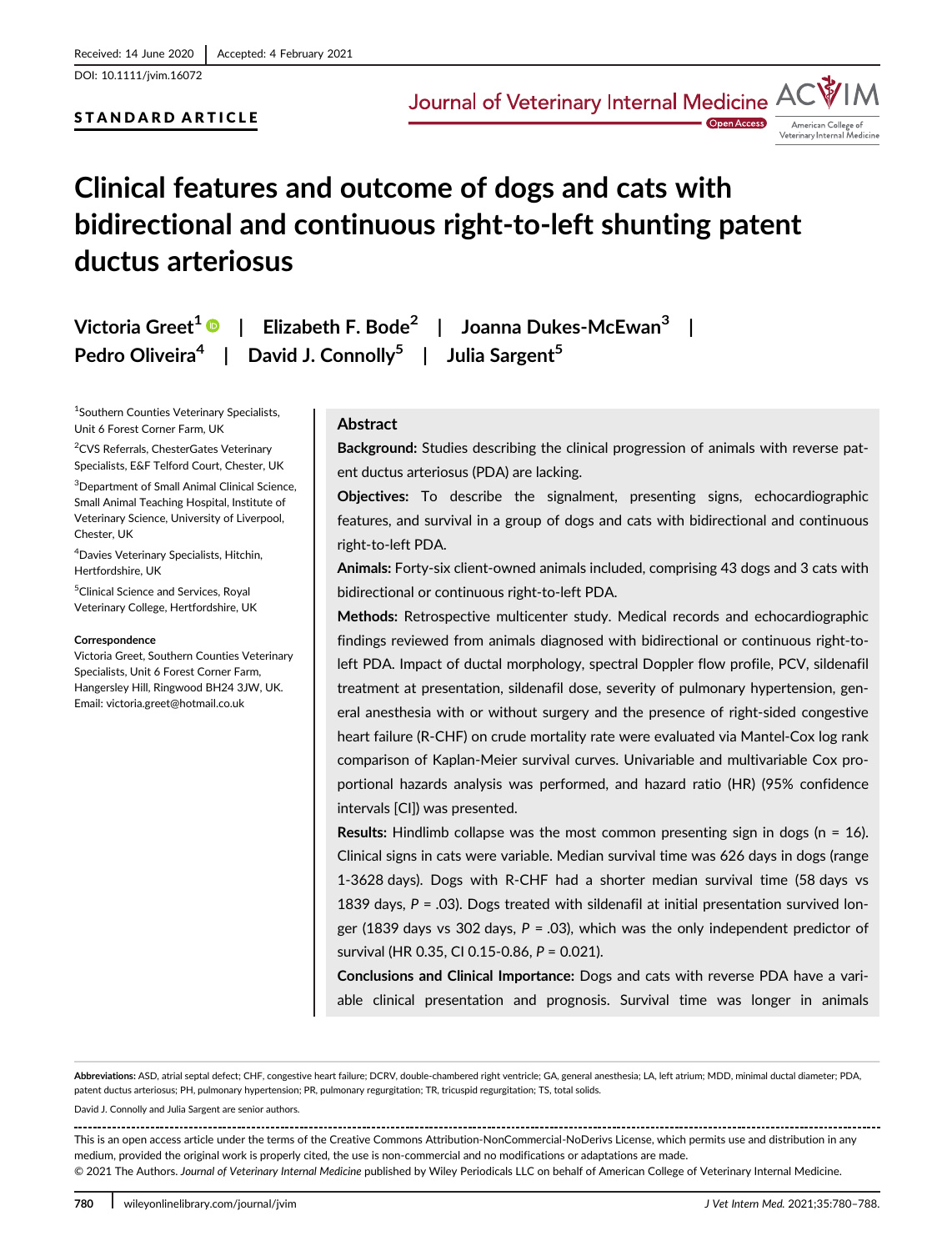prescribed sildenafil at diagnosis. Dogs with R-CHF at presentation have a worse overall outcome.

KEYWORDS

congenital heart disease, polycythemia, right-sided congestive heart failure, sildenafil

## 1 | INTRODUCTION

Patent ductus arteriosus (PDA) is 1 of the most common congenital cardiac diseases in dogs, accounting for 11% to 30% of congenital heart defects.<sup>1-4</sup> It is less frequent in cats (representing only 3% of congenital heart defects $5-7$ ).

The ductus arteriosus is a vessel that develops from the embryonic left sixth aortic arch. Typically, ductal flow decreases dramatically within the first 12 hours of life in the neonatal dog, ceasing altogether within 7 days, but in some individuals the ductus can remain patent.<sup>8</sup> Direction of blood flow through the PDA is determined by the relative resistances of the pulmonary and systemic vascular beds. Flow therefore typically proceeds from left-to-right, that is, from the aorta to the pulmonary artery.<sup>9</sup> In animals with severe pulmonary hypertension (PH), pulmonary vascular resistance can exceed systemic vascular resistance, leading to right-to-left shunting across the PDA, and mixing of deoxygenated blood in the descending aorta. There is a spectrum of disease, however, such that blood flow through the PDA can be continuously right-to-left or bidirectional, influenced by the severity of PH and systemic vascular resistance. Pulmonary hypertension and "shunt reversal" is a relatively uncommon complication, occurring in approximately 1% to 6% of dogs with PDA. $8,10,11$  Cats appear to be more vulnerable to the development of  $PH<sup>12</sup>$  with reverse or bidirectional shunting occurring more frequently in this species ( $\sim$ 15%-17% of cats with PDAs<sup>13,14</sup>).

The etiology and timing of shunt reversal in dogs and cats with PH and PDA are poorly characterized and unpredictable. Increased endothelial shear stress due to augmented pulmonary blood flow can result in reactive vasoconstriction, progressive medial hypertrophy, intimal proliferation of the pulmonary vasculature, and shunt reversal (Eisenmenger's physiology).<sup>1,15,16</sup> In 1 colony of dogs,<sup>17</sup> PH and reversal of shunting developed within the first few weeks of life. Shunt reversal occurs after left-sided congestive heart failure (CHF) in  $dogs<sup>18</sup>$  (but has not, as yet, been reported in cats) while others have presented with no prior indication of their congenital heart disease.

Polycythemia is a well-recognized consequence of hypoxemia in animals with cyanotic congenital heart disease and the ensuing hyperviscosity, as opposed to CHF, is the most commonly reported cause of disease and death in animals with right-to-left PDA.<sup>19</sup> The need for frequent interventions (such as phlebotomy) to target polycythemia can be poorly tolerated by some animals,  $15,20$  and can result in serious owner concerns about the animal's quality of life.

There is paucity of information regarding the natural history and optimal treatment strategies for dogs and cats with reverse PDA. Information in the literature is limited to individual case reports, $2^{1-24}$  small case series<sup>9,11,15,25</sup> or larger retrospective studies of PDA that include a small number of cases with continuous right-to-left or bidirectional flow through the ductus.<sup>3,13,14,26</sup> The aim of this study is to describe the signalment, presenting complaints, echocardiographic features, treatment, and survival time in a referral population of dogs and cats with bidirectional and continuous right-to-left PDA.

## 2 | MATERIALS AND METHODS

This is a retrospective, multicenter cohort study. Ethical approval was sought from the Social Sciences Research Ethical Review Board (URN SR2019-0080) at the Royal Veterinary College (RVC). Medical records from Southern Counties Veterinary Specialists, the RVC Queen Mother Hospital for Animals, Davies Veterinary Specialists and the University of Liverpool Small Animal Teaching Hospital were searched for dogs and cats examined between November 2003 and September 2019, using the key terms "reverse patent ductus arteriosus," "bidirectional patent ductus arteriosus" and "right-to-left patent ductus arteriosus." Dogs and cats were included in the study if they had been diagnosed with a continuous right-to-left or bidirectional shunting PDA by a board-certified cardiologist or resident under their supervision. If the PDA was not visualized at the time of echocardiographic examination, a positive result after contrast echocardiography, assessed via the injection of agitated saline for a bubble study, was required to verify the presence of continuous right-to-left or bidirectional shunting. The term "reverse" PDA is used to describe cases with either continuous right-to-left or bidirectional PDA.

Information was collected regarding signalment, presenting signs, radiographic and echocardiographic findings, treatment and survival status.

All echocardiographic measurements were performed by a boardcertified cardiologist or supervised cardiology resident. Where available, echocardiographic data recorded included the presence or absence of subjective concentric right ventricular hypertrophy (right ventricular wall thickness subjectively equal to or exceeding left ventricular wall thickness), flattening of the interventricular septum and concurrent congenital cardiac disease. Left atrial (LA) size was quantified using the LA diameter to aortic root diameter ratio (LA : Ao), measured from the right parasternal short axis view at the level of the heart base, the first frame after aortic valve closure.<sup>27</sup>

Ductal morphology was characterized according to the Miller classification system.28 The inner edge-to-inner edge method was utilized to measure ductal dimensions: The minimal ductal diameter (MDD) was considered the width of the ductus at its most narrow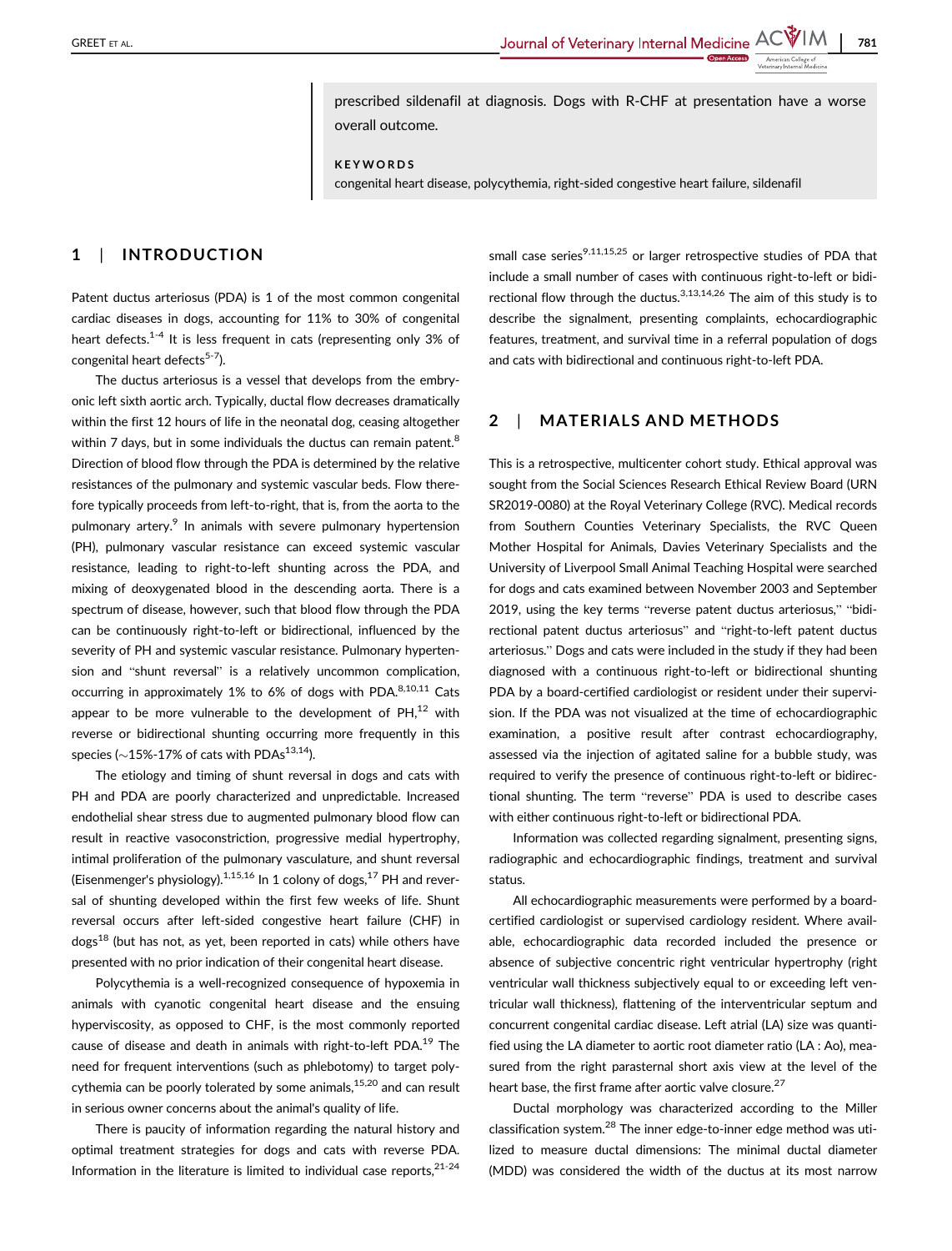**782** Journal of Veterinary Internal Medicine ACWIM

diameter.28,29 Results of ductal spectral Doppler interrogation were recorded. Where present, maximal tricuspid regurgitation (TR) and pulmonary regurgitation (PR) velocities (Vmax) were used to quantify pulmonary systolic and mean diastolic pressure using the modified Bernoulli equation (the instantaneous pressure gradient =  $4v<sub>1</sub><sup>2</sup>$  where v is the maximal velocity measured in  $m/s^{30,31}$ ). Estimated right atrial pressure was not accounted for, so minimum values for systolic pulmonary artery pressure were recorded. Pulmonary hypertension was confirmed when peak velocities exceeded 3 m/s, for TR, or 2.2 m/s, for PR, in the absence of right ventricular outflow tract obstruction.30,32,33

Contrast echocardiography, performed via injection of agitated saline into a peripheral vein, was used to visualize the passage of contrast through the abdominal aorta.<sup>30,34</sup> Visualization of contrast within the descending aorta was required for verification of reverse PDA in cases where spectral Doppler interrogation of the ductus was not available, in the absence of a concurrent right-to-left intracardiac shunt. Cases with concurrent intracardiac right-to-left shunting, determined by the presence of echodense contrast within the left side of the heart, were recorded. $34$  The presence or absence of arrhythmias was determined from available paper ECG recordings, ECGs, or both recorded concurrently to echocardiographic examinations.

Packed cell volume and total solids (TS) were determined by centrifugation of fresh whole blood in heparinized microcapillary tubes and were recorded at the time of presentation.<sup>9</sup>

Where additional diagnostic tests were performed to explore for possible causes of PH, details of the tests and results were recorded. Available thoracic radiographs were reviewed by a board-certified radiologist or supervised resident at the time of presentation. Information on cardiac size and radiographic lung pattern were obtained from radiographic reports.

Details of medications prescribed at initial presentation were recorded. This included treatment with sildenafil (Viagra, Pfizer, U.S. Pharmaceuticals, New York, New York), myelosuppressive agents, and any other oral or parenteral medications. When phlebotomy was performed, preprocedural and postprocedural PCV were documented in addition to the total volume of blood removed. Information on any surgical or minimally invasive interventional procedures were documented.

Survival data were obtained from clinical records. Where the date or cause of death was not documented, referring practices were contacted between August and September 2019 to establish the outcome for each dog and cat.

## 2.1 | Statistical analysis

Descriptive statistical analysis was performed on the data collected from the medical records and analyses were performed using commercially available software (BM SPSS Statistics 21.0 for Windows 7, IBM (UK) Ltd, Portsmouth, UK; GraphPad Prism 6, GraphPad Software Inc, San Diego, California). Continuous data were assessed for normality using the Shapiro-Wilk test. Normally distributed data are presented as mean (±SD) and nonnormally distributed data are reported as median [range]. Median PCV values were compared between dogs grouped according to initial presenting signs using the Kruskal-Wallis test, with the Dunn test used for post hoc pairwise comparisons.

Kaplan-Meier survival curves were generated to assess the impact of ductal morphology, PCV, sildenafil administration at presentation, sildenafil dose, severity of PH, anesthesia (with or without surgery) and the presence of R-CHF on median survival time. Data were censored if the animal was still alive or lost to follow-up at the end of the study period and survival times were reported as medians (range). Differences between groups were analyzed using the Logrank (Mantel-Cox) test.

For the Cox proportional hazards model, variables were also dichotomized using cut-offs derived from the median values and were taken forward to the multivariable analysis as categorical data. Variables with a P value <.2 on univariable analysis were entered into a multivariable Cox regression analysis using a manual forward selection method to identify independent predictors of survival. The variable with the lowest P value was entered into the model at each iteration. The order in which variables were entered into the model was based on the strength of their association, with covariates with the lowest P values from the previous step entered first. Hazard ratios (HR) and 95% confidence intervals (CI) for the Cox regression were presented. A statistically significant result was defined as a P value <.05.

## 3 | RESULTS

Forty-six animals met the inclusion criteria, comprising 43 dogs and 3 cats. Signalment data are summarized in Table 1. Of the dogs, the

TABLE 1 Demographic features and presenting signs for dogs and cats with reverse patent ductus arteriosus (PDA)

| Demographic and presenting signs  |                   |                   |
|-----------------------------------|-------------------|-------------------|
| Variable                          | Dogs, $n = 43$    | Cats, $n = 3$     |
| Age (months)                      | 11.0 [44.0-140.0] | $42.7 (\pm 22.7)$ |
| <b>Females</b>                    | 34                | $\mathfrak{p}$    |
| Body weight (kg)                  | $6.6$ [3.9-9.4]   | 3.4               |
| Presenting signs                  |                   |                   |
| Free from clinical signs          | 4                 | 1                 |
| Hind limb collapse                | 16                |                   |
| Exercise intolerance              | 9                 |                   |
| Abdominal distension              | 3                 | 1                 |
| Signs of neurological disease     | 3                 |                   |
| Syncope                           | 3                 |                   |
| Tachypnoea, dyspnoea, or both     | 1                 | 1                 |
| Cough                             | $\overline{2}$    |                   |
| Signs of gastrointestinal disease | $\mathfrak{p}$    |                   |

Note: Normally distributed data are presented as mean (±SD) and nonnormally distributed data are reported as median [range].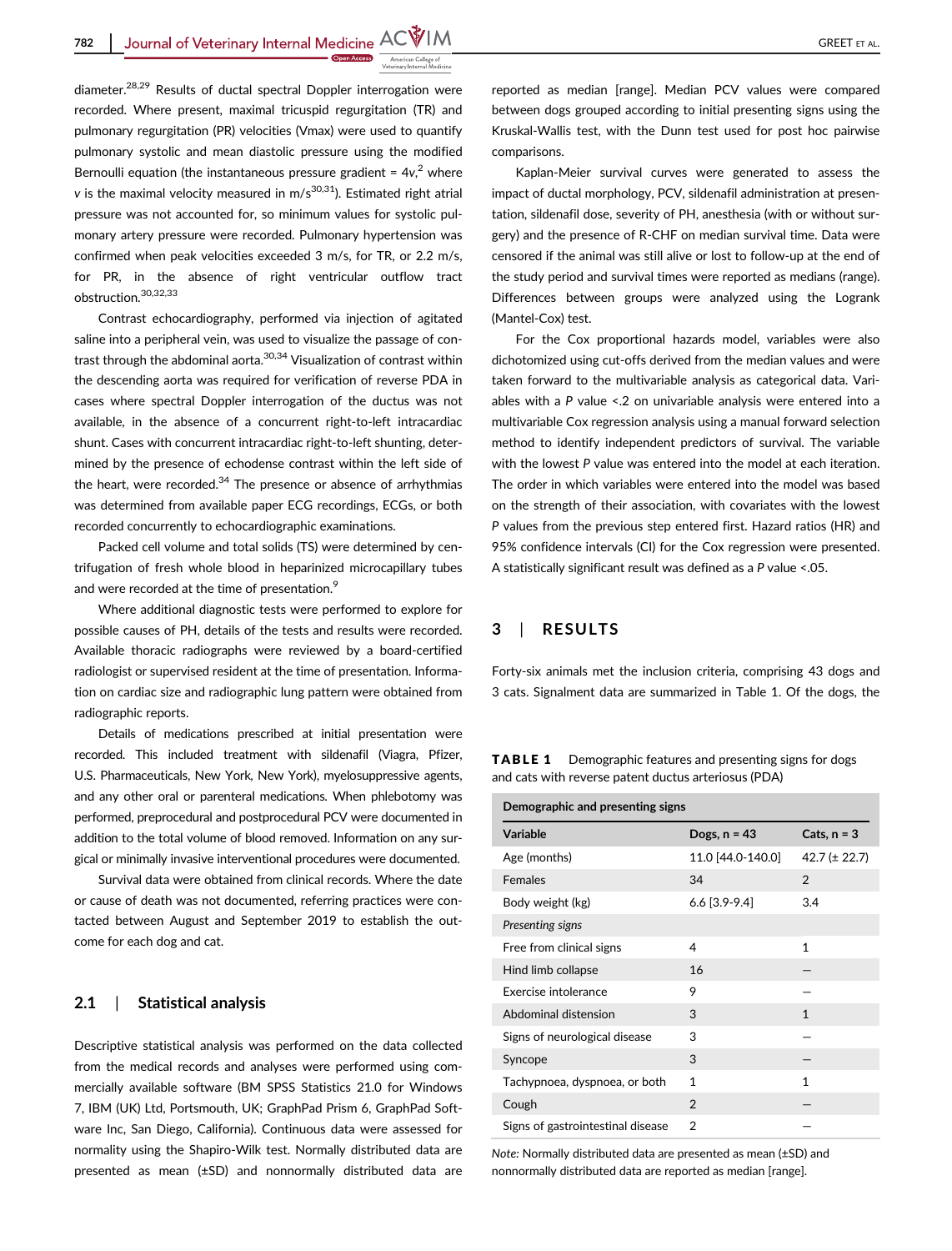GREET ET AL. 783

breeds represented were Jack Russell Terrier (n = 9), Crossbreed (n = 5), Chihuahua (n = 3), Pembroke Welsh Corgi (n = 3), Border Terrier (n = 2), Shetland Sheepdog (n = 2), Patterdale Terrier (n = 2), and 1 each of the following: Border Collie, Greyhound, Havanese, Hungarian Vizsla, Italian Spinoni, Labarador Retriever, Lakeland Terrier, Lhasa Apso, Miniature Dachshund, Norwich Terrier, Old English Sheepdog, Pyrenean Shepherd, West Highland White Terrier, Yorkshire Terrier, Dachshund, Toy Poodle, and Shih Tzu. Two Siamese cats and 1 Domestic Shorthair were included in the study.

Receiving services at presentation included cardiology (n = 25), internal medicine ( $n = 11$ ), neurology ( $n = 6$ ), and emergency critical care (n = 4). Initial presenting signs were recorded for all 46 cases and are summarized in Table 1. The most common presenting signs in dogs were hindlimb collapse ( $n = 16$ ) and exercise intolerance ( $n = 9$ ). The 3 dogs with abdominal distension had ascites secondary to R-CHF. The neurological signs reported in 3 dogs included forebrain signs (circling), acute onset vestibular signs and seizures. Presenting complaints in cats included tachypnoea ( $n = 1$ ), abdominal distension  $(n = 1)$  and 1 cat was free of clinical signs.

Only 1 dog had a continuous murmur prior to referral. Auscultation abnormalities at presentation included a split or loud second heart sound in 15 dogs, 4 of which had a concurrent heart murmur. Eighteen dogs had a heart murmur in the absence of S2 abnormalities. Three dogs had a diastolic component in addition to a systolic component and 1 of these dogs also had a loud S2. Murmur point of maximum intensity was variably reported. Ten dogs had no abnormalities reported after cardiac auscultation. Two cats had heart murmurs and 1 had a split second heart sound. Fifteen animals (14 dogs and 1 cat) had a murmur reported in their previous history. Differential cyanosis was assessed in 26 dogs and present in 11 out of 26 dogs.

Electrocardiography was performed in 20 dogs and right mean electrical axis deviation was the most frequently reported abnormality (n = 11). Additional electrocardiographic abnormalities included isolated ventricular premature complexes ( $n = 1$ ), paroxysmal supraventricular tachycardia ( $n = 1$ ) and sinus arrhythmia with second degree atrioventricular block in a dog that had been sedated with butorphanol prior to echocardiographic examination.

Packed cell volume and TS recorded on presentation were 60%  $(\pm 13.13)$  and 63.35 g/L  $(\pm 7.95)$ , respectively. The median PCV was compared between dogs grouped according to 4 common presenting signs (hindlimb collapse, exercise intolerance, neurological signs, and dogs who were asymptomatic at presentation). Dogs who had neurological signs at presentation had a significantly higher PCV compared to those who were asymptomatic  $(P = .01,$  Figure 1).

Thoracic radiographic reports were available for review in 32 animals (30 dogs and 2 cats). Abnormalities included right-sided cardiac enlargement in 30 animals, with normal pulmonary opacity (17 dogs and 1 cat) and increased pulmonary opacity (11 dogs and 1 cat), respectively. Bilateral cardiac enlargement with a bronchointerstitial pattern was present in 1 dog and a diffuse interstitial lung pattern with no reported cardiac enlargement in another dog. Of the 12 animals with right-sided cardiac enlargement and increased pulmonary



FIGURE 1 Median PCV values of dogs grouped according to initial presenting signs of hindlimb collapse, signs of neurological disease, exercise intolerance, and dogs who were asymptomatic

opacity, the following lung patterns were described: interstitial ( $n = 1$ ), bronchointerstitial ( $n = 5$ ), patchy pulmonary infiltrate ( $n = 3$ , including 1 cat), alveolar pattern ( $n = 1$ ), and a nonspecific increase in pulmonary opacity ( $n = 2$ ). In 16 cases, dilation of the main pulmonary artery was reported.

Echocardiography was performed in all 46 animals. Direct visualization of the ductus was achieved and recorded in 39/46 cases. The distribution of ductal morphology types is presented in Table 2. Two cats had a type III and 1 cat had a type IIb ductus. The mean minimal ductal diameter of the entire study sample was  $6.14$  mm ( $\pm$ 2.78). Spectral Doppler flow profiles were available for review in 35 animals (32 dogs and 3 cats) and showed continuous right-to-left shunting and bidirectional flow in 16 dogs each, respectively. All 3 cats had bidirectional flow across the ductus. Concentric right ventricular hypertrophy was present in 40 dogs and 3 cats. Septal flattening was assessed in 30 animals (29 dogs and 1 cat) and was present in all cases. Left atrial size according to LA : Ao for the entire group was 1.28 (±0.26) (see Table 3). Additional congenital cardiac abnormalities included tricuspid valve dysplasia in 4 dogs, patent foramen ovale (right-to-left shunting), persistent left cranial vena cava and mitral stenosis in 1 dog each, respectively. The severity of mitral stenosis was not described. A bubble study was performed to verify the presence of the persistent left cranial vena cava, through the injection of agitated saline via the left cephalic vein. One cat had a doublechambered right ventricle (DCRV) and right-to-left shunting across an atrial septal defect (ASD).

Contrast echocardiography was performed in 36 dogs and 2 cats. In the remaining 7 dogs and 1 cat, spectral Doppler profiles across the ductus were available for review for verification of continuous right-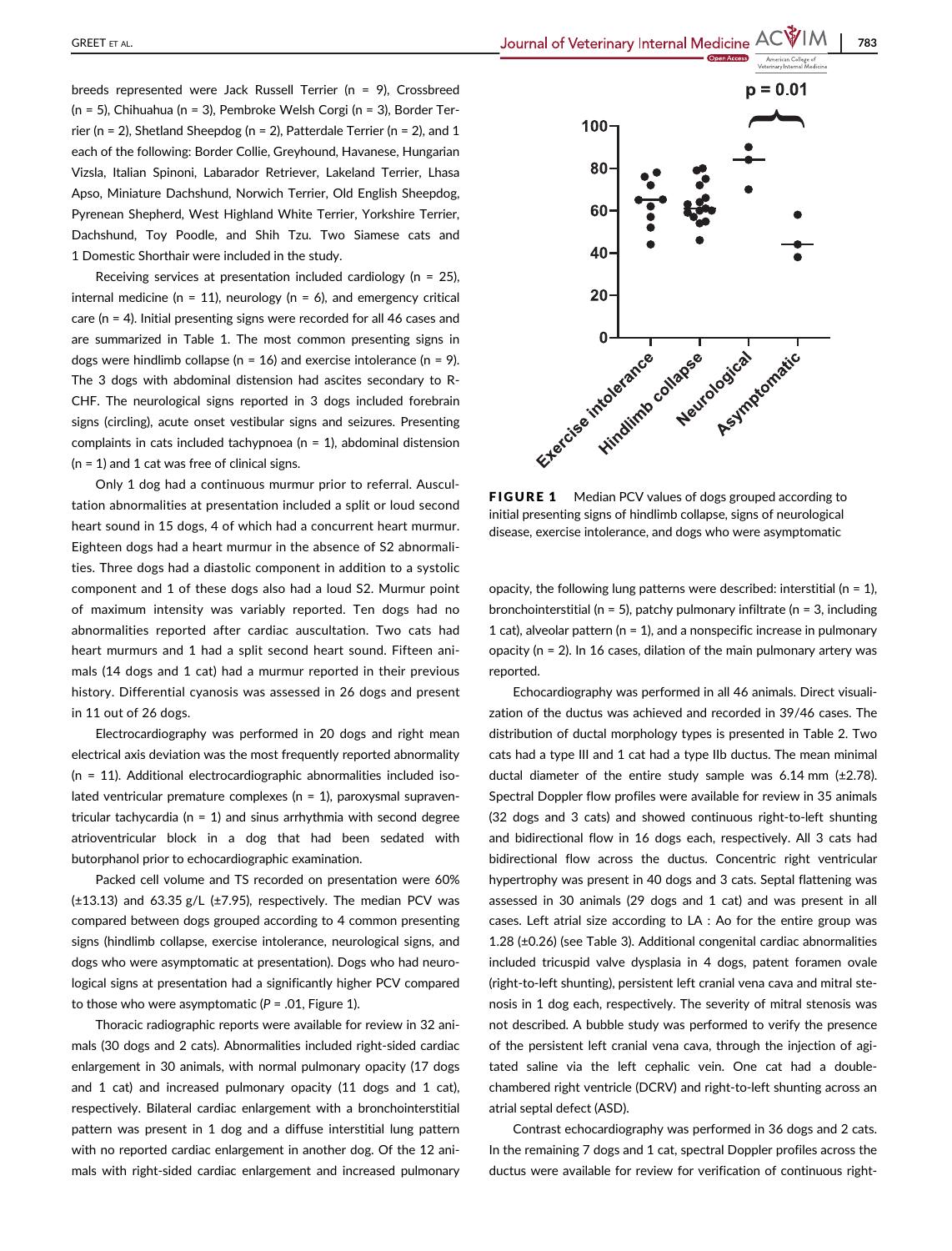TABLE 2 Ductal morphology grouped according to the Miller classification system in dogs and cats

| Ductal morphology        | <b>Dogs</b> | Cats |
|--------------------------|-------------|------|
| lla                      | 2           |      |
| IIb                      | g           |      |
| Ш                        | 15          |      |
| Unavailable <sup>a</sup> | 17          |      |

<sup>a</sup>Unable to access echo to confirm patent ductus arteriosus (PDA) morphology ( $n = 8$ ), PDA not visualized at the time of echo ( $n = 7$ ), and poor-quality image of the ductus (n = 2).

TABLE 3 Specific echocardiographic measures of pulmonary hypertension, ductal diameter, and left atrial size in dogs and cats

| Echocardiographic findings |                       |  |
|----------------------------|-----------------------|--|
| Variable                   | Result                |  |
| MDD type II                | 5.30 mm $(\pm 2.45)$  |  |
| MDD type III               | 6.85 mm [4.90-8.87]   |  |
| MDD overall                | 6.14 mm $(\pm 2.78)$  |  |
| TR maximal velocity        | 5.14 m/s $(\pm 0.72)$ |  |
| PR maximal velocity        | 3.90 m/s $(\pm 0.59)$ |  |
| IA: A <sub>0</sub>         | $1.28 (\pm 0.26)$     |  |

Note: Normally distributed data are presented as mean (±SD) and nonnormally distributed data are reported as median [range]. Abbreviations: LA : Ao, left atrial to aortic ratio; MDD, minimal ductal diameter; PR, pulmonic regurgitation; TR, tricuspid regurgitation..

to-left or bidirectional shunting. A positive result, determined by the presence of contrast in the abdominal aorta, was present in 33 dogs. In 2 dogs, contrast could not be visualized in the descending aorta, but bidirectional flow was confirmed across the ductus on spectral Doppler traces. In 1 dog and 2 cats, the aorta was not assessed during contrast echocardiography (only the heart for concurrent intracardiac shunting); however, spectral Doppler profiles were also available for these cases.

Pulmonary hypertension was confirmed in 34 cases (32 dogs and 2 cats) via spectral Doppler interrogation of tricuspid and PR velocities. Mean TR velocity and PR velocity were 5.14 m/s (±0.72) and 3.90 m/s (±0.59), respectively. Investigations to establish the etiology of PH were performed in 14 dogs and included Baermann fecal flotation (n = 6), IDEXX Angio Detect (n = 1), Baermann and IDEXX Angio Detect (n = 5), Baermann and SNAP 4Dx serology screen for Dirofilaria immitis ( $n = 1$ ), p-dimers and urine-protein-creatinine ratio (n = 1). Results were unremarkable apart from in 1 dog with unexplained proteinuria, in which urine sediment evaluation and culture were both negative. In this dog, hypercoagulability or potential thromboembolic disease could not be confirmed or rejected as a possible cause of PH.

Thirty-two dogs and 1 cat received sildenafil on presentation. The median total dose of sildenafil was 3.0 mg/kg/d [1.8-5.1]. Twentythree animals received additional medications including pimobendan



FIGURE 2 Kaplan-Meier curve to show overall survival of dogs with bidirectional or right-to-left shunting patent ductus arteriosus (PDA)

 $(n = 8)$ , bosentan  $(n = 1)$ , furosemide either alone  $(n = 1)$ , or in combination with benazepril, clopidogrel, aspirin, pimobendan and spironolactone (n = 4), fenbendazole alone (n = 1), or in combination with potentiated amoxicillin or trimethroprim sulphonamide ( $n = 2$ ), hydroxyurea alone ( $n = 2$ ), or with terbutaline ( $n = 1$ ) and 1 dog was treated with clopidogrel alone ( $n = 1$ ). One dog presenting with seizures was treated with phenobarbital.

Therapeutic phlebotomy was performed in 13 dogs, the PCVs of which ranged from 65% to 90% with a mean of 73.9%. The total volume of blood collected was only available for 8/13 dogs, with a median value of 10.0 mL/kg [8.9-19.0]. Medical leech phlebotomy was performed in 1 dog (a Pembroke Welsh Corgi) after traditional phlebotomy had been performed on 3 occasions, reducing her PCV from 67% to 56%. Records of total PCV reduction after phlebotomy were only available for 4 dogs: 2 Jack Russell Terriers, from 78% to 67% and 72% to 60%, respectively, and 1 Norwich Terrier, from 70% to 58%. A Patterdale Terrier underwent phlebotomy, which reduced his PCV 90% to 67%, but the volume removed was not recorded.

Survival information was available for 38 animals. The remaining 8 were lost to follow-up. At the time of data collection, 12 animals were alive and 26 had died. The median survival time for dogs was 626 days (range 1-3628, Figure 2). The median survival time was not calculated in cats due to the low numbers included. Their individual survival times were 1, 8, and 2473 days.

Sixteen dogs were euthanised. The reasons for euthanasia included progressive dyspnoea ( $n = 3$ ), unspecified progressive clinical signs (n = 7), haemorrhagic gastroenteritis and hypovolaemic shock ( $n = 1$ ), owner decision not to treat at time of diagnosis ( $n = 1$ ), renal disease ( $n = 1$ ), seizures ( $n = 1$ ), but was not recorded in 2 dogs. Five dogs died without euthanasia. The cited cause of death included a road traffic accident ( $n = 1$ ), unexpected death after collapse at home (n = 1) and death due to unknown cause in 3 dogs. Five animals died during or shortly after general anesthesia (GA). In 3 of these cases, closure of the ductus had been attempted. A West Highland White Terrier developed progressive dyspnoea after surgical ligation of the ductus and cardiopulmonary arrest occurred 7 days after surgery. Minimally invasive closure of the ductus was attempted using the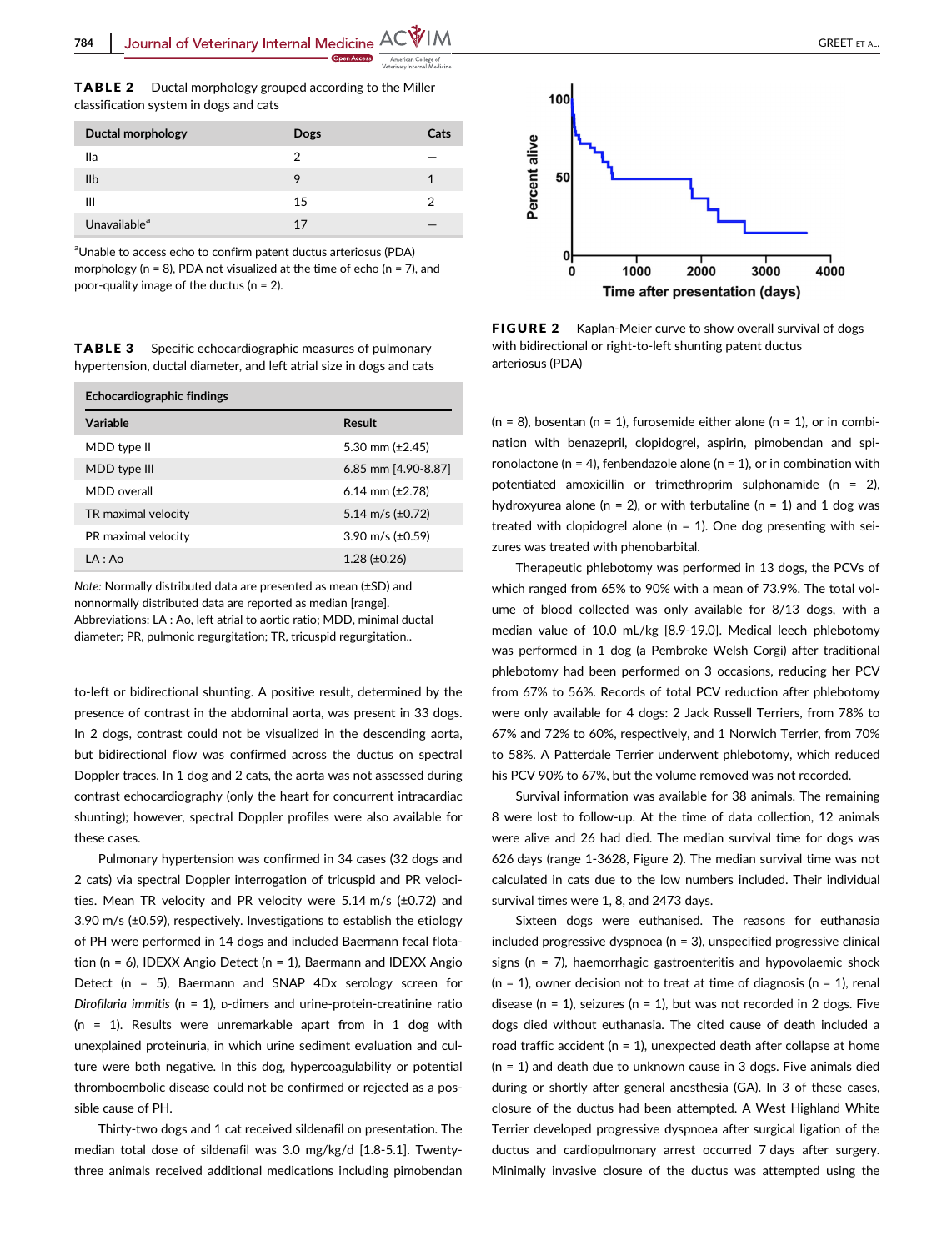

FIGURE 3 Kaplan-Meier curves to explore the difference in median survival time between dogs treated with sildenafil and those not treated with sildenafil in dogs with bidirectional or right-to-left shunting patent ductus arteriosus (PDA)

Amplatz canine duct occluder in a greyhound, but the procedure was aborted due to instability under GA. Surgical closure of the ductus was attempted in the same dog 4 weeks later, but it developed ventricular fibrillation at the time of ductal ligation and died. One cat experienced major hemorrhage at the time of ductal ligation and died in theater.

Two animals died during GA that was unrelated to any attempt to close the ductus: One dog (a Shih Tzu) died after intubation for surgical management of a compressive spinal cord lesion between L4 and L7 due to suspected hemorrhage. Frank blood was visualized in the endotracheal tube and the surgery was not attempted. The dog died shortly afterwards, and signs were attributed to a coagulopathy. The cat with concurrent right-to-left shunting ASD and DCRV was anesthetized for cardiac catheterisation and transoesophageal echocardiography. She developed third-degree atrioventricular block and profound hypoxemia under anesthesia and died after failed cardiopulmonary resuscitation. Five of the 6 animals in which shunt closure was attempted received sildenafil preoperatively; the cat who died after hemorrhage during duct ligation did not receive sildenafil. The sildenafil dose range was 2.5 to 15 mg/kg/d. Successful ductal ligation via surgical ligation was achieved in 3 cases: a Siamese cat and Chihuahua, who were both alive at the time of data collection (follow-up 2473 and 966 days, respectively), and a Jack Russell Terrier who was lost to follow-up, but was last known to be alive at 74 days postsurgery.

Neither ductal flow (whether bidirectional or continuous right-to-left) or ductal morphology (type II vs type III) influenced outcome ( $P = .78$  and  $P = 0.25$ , respectively). Likewise, TR velocity (>5.14 m/s) and PCV at presentation (>60%) had no impact on outcome ( $P = .36$  and  $P = .62$ , respectively). Dogs that were treated with sildenafil at presentation lived longer than those without (1839 days vs 302 days,  $P = .03$ , Figure 3); however, the dose of sildenafil did not impact survival (562 days vs 1839 days,  $P = .91$ , Figure 4). Dogs with R-CHF at presentation had a worse survival (58 days vs 1839 days, P = .03, Figure 5). When comparing dogs that underwent GA with or without surgical closure of the ductus to those who did not, there was no significant difference in outcome ( $P = .11$ ).



**FIGURE 4** Kaplan-Meier curves to explore the difference in median survival time between dogs receiving sildenafil dose <3 mg/kg/d and those receiving sildenafil dose ≥3 mg/kg/d in dogs with bidirectional or right-to-left shunting patent ductus arteriosus (PDA)



FIGURE 5 Kaplan-Meier curves to explore the difference in median survival time between dogs in right-sided congestive heart failure (R-CHF) compared to those without R-CHF in dogs with bidirectional or right-to-left shunting patent ductus arteriosus (PDA)

Presence of R-CHF ( $P = .04$ ), treatment with sildenafil ( $P = .021$ ), age ( =  $0.06$ ), and minimum ductal diameter ( $P = 0.20$ ) were evaluated in multivariable Cox regression. Treatment with sildenafil was the only independent predictor of crude mortality rate (HR 0.35, CI 0.15-  $0.86, P = .02$ ).

## 4 | DISCUSSION

This multicenter study describes the natural history and outcome of dogs and cats with reverse PDA. In agreement with previous reports, presenting signs were variable.<sup>9,15</sup> It is therefore unsurprising that animals were referred to a variety of disciplines, including neurology, internal medicine, and emergency critical care. This wide range of clinical presentations adds to the diagnostic challenge in evaluating dogs and cats with reverse PDA.

Survival times for dogs with R-CHF were short, although this was a complicating factor in only a small number of cases. Right heart function is challenging to determine with echocardiography due to the complex geometry of the right ventricle<sup>35,36</sup>; however, the presence of R-CHF is suggestive of secondary right-sided myocardial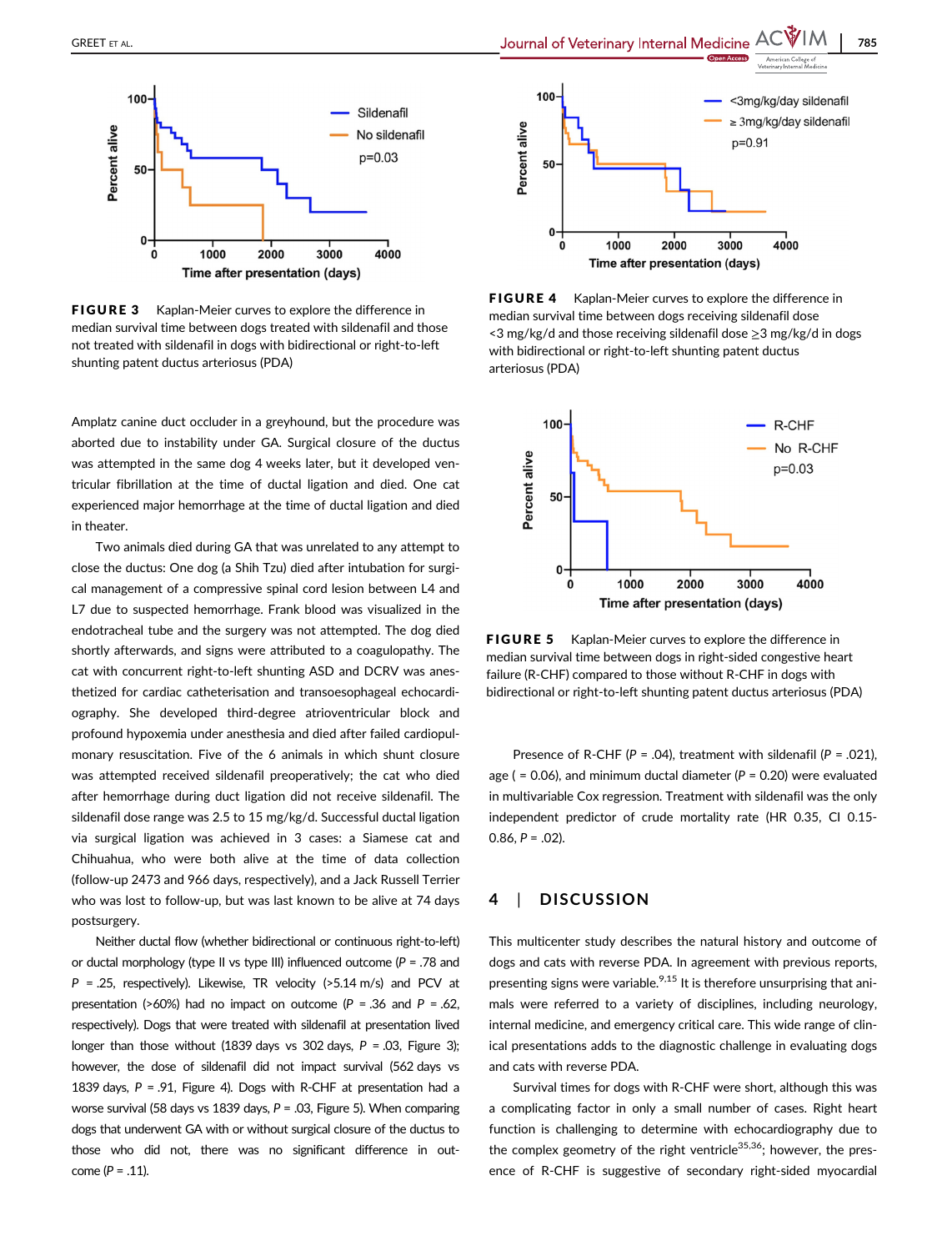dysfunction in these animals (although the impact of concurrent rightsided congenital disease, such as TVD, cannot be excluded). The development of R-CHF is also a poor prognostic indicator in dogs with pulmonic stenosis (rather than PH), $^{37-39}$  and worse outcomes are similarly reported in people with R-CHF due to Eisenmenger's physiology.40 Interestingly, in this study, median survival time in dogs with bidirectional and right-to-left PDA without R-CHF at the time of presentation was greater than 5 years, suggesting that dogs without R-CHF can have a good prognosis despite having reverse PDA.

Estimated pulmonary arterial pressures were not predictors of death in this study sample, but are independently associated with survival in people with Eisenmenger syndrome, alongside World Health Organization functional class for PH and treatment with sildenafil.<sup>41</sup> Pulmonary hypertension can result from persistence of the foetal pulmonary circulation, development of acquired lesions or a combination of both mechanisms.8,11,17,18,42,43 Several factors including the nitric oxide pathway can contribute to the development of acquired PH.44,45 Sildenafil citrate facilitates nitric oxide-cyclic guanosine monophosphate (cGMP)-induced vasodilatation by inhibiting the degradation of cGMP. There is currently no licensed preparation available for use in dogs; however, a number of studies have described its use in dogs with PH.<sup>25,32,46,47</sup> Information regarding the use of sildenafil in a large group of dogs with reverse PDA was previously lacking, although in 1 small case series of 5 dogs with reverse PDA, $^{25}$ New York Heart Association functional class significantly improved after 1 and 3 months of sildenafil and PCV significantly decreased after 3 months of treatment.<sup>25</sup> In our study, treatment with sildenafil (but not dose) was the only independent prognostic predictor of survival in dogs. This is challenging to interpret given the study's retrospective design and the reasons for prescribing this medication to specific animals may be affected by unknown bias. These results are in agreement, however, with studies investigating treatment of people with Eisenmenger physiology, in whom the use of pulmonary vasodilators (bosentan and sildenafil) have been demonstrated to be independently associated with survival.<sup>48</sup> One study demonstrated that 1- and 3-year survival rates are significantly higher in people treated with sildenafil vs those receiving conventional treatment (digoxin, diuretics, and anticoagulants). $41$  In this study, sequential echocardiographic estimates of pulmonary arterial pressures after the introduction of sildenafil and any dose adjustments performed over time were inconsistently reported. Consequently, we are unable to assess the impact of these factors on survival, which is a limitation of this study.

In dogs and cats, there is a general consensus that ductal closure is contraindicated with right-to-left shunting PDAs.<sup>9</sup> Complete attenuation of the shunt precludes access of the right ventricular blood into the systemic circulation, markedly increasing right ventricular afterload, risking shock, and possible death.<sup>8</sup> Treatment has therefore focused on amelioration of clinical signs of hypoxemia and correction of polycythemia to reduce blood viscosity and improve tissue perfusion.<sup>15</sup>

Previous studies have reported successful closure of PDA in animals with PH, but continuous left-to-right shunting was present in all cases. There are no reports of successful occlusion of right-to-left shunting PDAs in the literature. Six animals (4 dogs and 2 cats) in our study underwent attempted closure of the ductus. Five of the 6 animals in which shunt attenuation was attempted received loading treatment with sildenafil and all 6 had bidirectional shunting on spectral Doppler interrogation prior to closure. Three animals died during or in the immediate post-operative period, but those that survived surgery with follow-up (3) had good long-term survival.

Determination of the reversibility of vascular lesions is key to the decision-making process in people with congenital cardiac shunts with PH prior to closure. Lung biopsy, hemodynamic changes during test occlusion, and response to pulmonary vasodilators are used to evaluate the reversibility of pulmonary vascular disease. $49,50$  The most severe vascular changes accompanying PH, such as fibrinoid necrosis or plexiform lesions, are considered irreversible.<sup>8,17,51</sup> People with severe histologic changes, poorly responsive pulmonary vascular beds, or worsened pulmonary arterial pressure with test occlusion are typically considered inoperable.<sup>49</sup> Test occlusion at the time of surgical ligation has been described in 1 cat with PH and continuous left-to-right shunting PDA.<sup>12</sup> Invasive right ventricular pressures were measured simultaneously and did not increase after test occlusion. Lung biopsy performed at the time of thoracotomy revealed histopathological arterial changes consistent with PH (smooth muscle hypertrophy of small pulmonary arteries) but no arteritis or plexiform lesions.<sup>12</sup> It could be postulated that reasons for excellent tolerance after PDA closure in this cat and in the animals who survived surgical ligation in our study, are due to reversible pulmonary vascular disease.

Treatment targeting secondary polycythemia has been considered the cornerstone of management of dogs with reverse PDA, aiming to maintain the PCV below a threshold of 65%.<sup>8</sup> Only 13 dogs received phlebotomy in our group and the clinical rationale (ie, whether based on PCV or clinical signs) was not always documented. The median presenting PCV in our study was relatively low (60%, 36%-90%), which might explain why phlebotomy was infrequently recommended. In people with polycythemia caused by right-to-left cardiac shunts, phlebotomy is reserved for symptomatic patients, even when the patient PCV exceeds 70%.<sup>52</sup> As the effects of phlebotomy are transient, and sequelae such as iron deficiency can develop, phlebotomy is recommended for temporary relief of hypervisocity symptoms and not for hematocrit level per se. In summary, phlebotomy is not recommended routinely in asymptomatic/mildly symptomatic human patients, regardless of hematocrit.<sup>53-55</sup> Similarly, best practice for managing polycythemia in dogs remains unclear. Dogs with signs of neurological disease at presentation had a significantly higher PCV compared to those who were asymptomatic. This difference, however, should be interpreted with caution due to the small number of dogs included within both of these groups. All 3 dogs with signs of neurological disease underwent phlebotomy.

Three dogs were treated with hydroxyurea for the management of polycythemia, 2 of which underwent concurrent phlebotomy. Hydroxyurea is recommended for the treatment of polycythemia in dogs, cats, and humans.<sup>15,56</sup> Despite a number of potential advantages of hydroxyurea over phlebotomy in polycythemic animals (avoidance of weakness and reduced risk of iron deficiency),  $57$  adverse effects can include anorexia, vomiting, bone marrow hypoplasia, and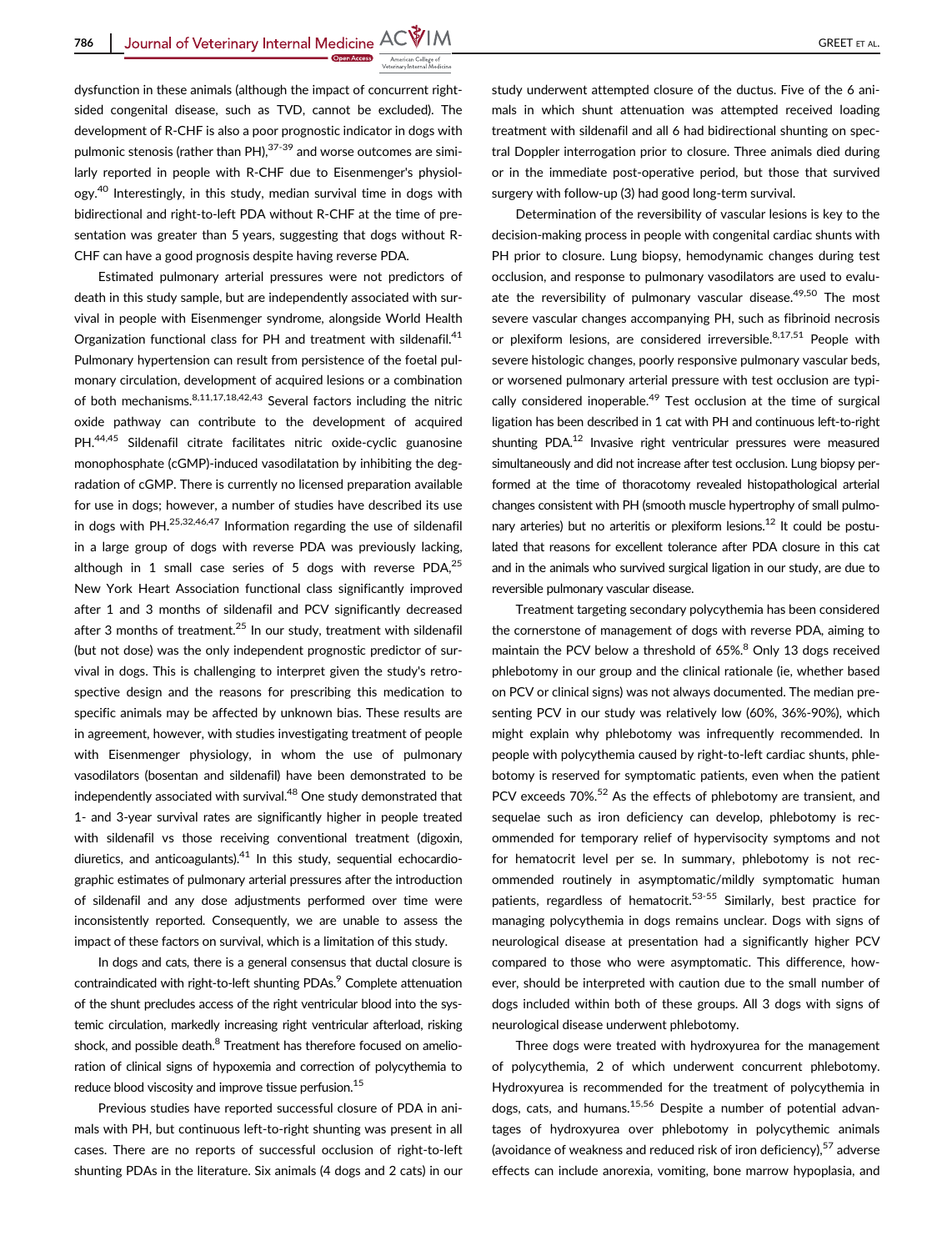alopecia. This, in combination with the study sample's relatively low PCV at presentation, might explain the infrequent use of myelosuppressive agents in this study group.

We know that studies utilizing multidimensional imaging to evaluate ductal geometry and dimensions have demonstrated that the Miller classification system (derived from angiographic studies), might be inappropriate in classifying ductal morphology due to the highly variable and unusual appearances of PDA in dogs. Unfortunately, transesophageal echo and angiography were performed infrequently, and therefore, more detailed evaluation of ductal geometry in these dogs and cats is lacking.

Reasons for attempting to describe morphology in this group, is that traditionally, dogs with a cylindrical, nontapering ductal morphology were considered to be at higher risk for developing right-to-left shunting compared to those with a tapering, funnel-shaped ductus. $<sup>1</sup>$ </sup> Thus, dogs with large, tubular PDA, and higher shunt fractions might have increased risk of developing Eisenmenger's physiology. It is interesting that in our study, however, a number of individuals were included with a type II or tapering ductal morphology (12 vs 17 with type III), albeit using a classification system that has inherent limitations.<sup>28</sup>

There are several limitations of this study, many of which relate to its retrospective design. The images from a number of digitally stored echocardiographic examinations were corrupted and unavailable for review. In 7 cases, the PDA was not visualized at the time of echocardiographic assessment and diagnosis was based on compatible clinical signs, supportive echocardiographic findings and a positive result following bubble study, after exclusion of intracardiac right-to-left shunts. Consequently, relying on the latter for diagnosis could have led to the inclusion of other forms of pulmonary-to-systemic shunts or pulmonary arteriovenous malformations that result in microcavitations bypassing the pulmonary capillaries and entering the descending aorta. Ductal velocities generated from Doppler interrogation to estimate pressure gradients between the pulmonary artery and aorta were inconsistently recorded. Ampulla diameter data were variably recorded and therefore ratios such as MDD: ampulla diameter could not be calculated. Radiographic findings were taken directly from reports, which might result in underreporting of certain abnormalities. Introduction of medical treatment was uncontrolled and based on the preference of the clinician managing the case. Secondary causes of PH were infrequently investigated or reported. The clinical signs associated with reverse PDA can be extremely variable and differentiating between cardiac causes and noncardiac causes of death can be extremely challenging. Consequently, crude mortality rate rather than cardiac mortality was evaluated during our survival analysis. Longitudinal follow-up varied according to clinician preference and owner compliance.

#### ACKNOWLEDGEMENT

No funding was received for this study. Some of these results were presented at the 2020 Veterinary Cardiovascular Society (VCS) Annual meeting, April 1, 2020. The authors thank Dr Ruby Chang for her contribution to the statistical analyses.

## CONFLICT OF INTEREST DECLARATION

Authors declare no conflict of interest.

## OFF-LABEL ANTIMICROBIAL DECLARATION

Authors declare no off-label use of antimicrobials.

## INSTITUTIONAL ANIMAL CARE AND USE COMMITTEE (IACUC) OR OTHER APPROVAL DECLARATION

Authors declare no IACUC or other approval was needed.

#### HUMAN ETHICS APPROVAL DECLARATION

Authors declare human ethics approval was not needed for this study.

## ORCID

Victoria Greet <https://orcid.org/0000-0002-8093-4174>

#### REFERENCES

- 1. Buchanan JW. Patent Ductus Arteriousus morphology, pathogenesis, types and treatment. J Vet Cardiol. 2001;3(1):7-16.
- 2. Oliveira P, Domenech O, Silva J, Vannini S, Bussadori R, Bussadori C. Retrospective review of congenital heart disease in 976 dogs. J Vet Intern Med. 2011;25(3):477-483.
- 3. Tidholm A. Retrospective study of congenital heart defects in 151 dogs. J Small Anim Pract. 1997;38:94-98.
- 4. Schrope DP. Prevalence of congenital heart disease in 76,301 mixedbreed dogs and 57,025 mixed-breed cats. J Vet Cardiol. 2014;17(3): 192-202.
- 5. Tidholm A, Ljungvall I, Michal J, Häggström J, Höglund K. Congenital heart defects in cats: a retrospective study of 162 cats (1996-2013). J Vet Cardiol. 2015;17:S215-S219.
- 6. Liu SK. Pathology of feline heart diseases. Vet Clin North Am. 1977;7 (2):323-339.
- 7. Hutton JE, Steffey MA, Runge JJ, McClaran JK, Silverman SJ, Kass PH. Surgical and nonsurgical management of patent ductus arteriosus in cats: 28 cases (1991–2012). J Am Vet Med Assoc. 2015;247(3):278-285.
- 8. Bonagura J, Lehmkuhl L. Chapter 24 congenital heart disease. In: Fox PR, Sisson D, Moïse NS, eds. Textbook of Canine and Feline Cardiology: Principles and Clinical Practice. Philadelphia: Saunders; 1999.
- 9. Côté E, Ettinger SJ. Long-term clinical management of right-to-left ("reversed") patent ductus arteriosus in 3 dogs. J Vet Intern Med. 2001;15(1):39-42.
- 10. Kittleson MD. Chapter 12 patent ductus arteriosus. In: Kittleson MD, Kienle RD, eds. Small Animal Cardiovascular Medicine. St Louis, Missouri: Elsevier; 1998:603.
- 11. Oswald GP, Orton EC. Patent ductus arteriosus and pulmonary hypertension in related Pembroke Welsh corgis. J Am Vet Med Assoc. 1993;202(5):761-764.
- 12. Novo-Matos J, Hurter K, Bektas R, Grest P, Glaus T. Patent ductus arteriosus in an adult cat with pulmonary hypertension and rightsided congestive heart failure: hemodynamic evaluation and clinical outcome following ductal closure. J Vet Cardiol. 2014;16(3):197-203.
- 13. Bascuñán A, Thieman Mankin KM, Saunders AB, et al. Patent ductus arteriosus in cats (Felis catus): 50 cases (2000-2015). J Vet Cardiol. 2017;19(1):35-43.
- 14. Wustefeld-Janssens BG, Burrow R, Mõtsküla P, Martin M, Dukes-McEwan J. Clinical findings and treatment outcomes for cats diagnosed with patent ductus arteriosus in the UK: a retrospective study of 19 cases (2004-2012). Vet Rec. 2016;179(1):17.
- 15. Moore KW, Stepien RL. Hydroxyurea for treatment of polycythemia secondary to right-to-left shunting patent ductus arteriosus in 4 dogs. J Vet Intern Med. 2001;15:418-421.